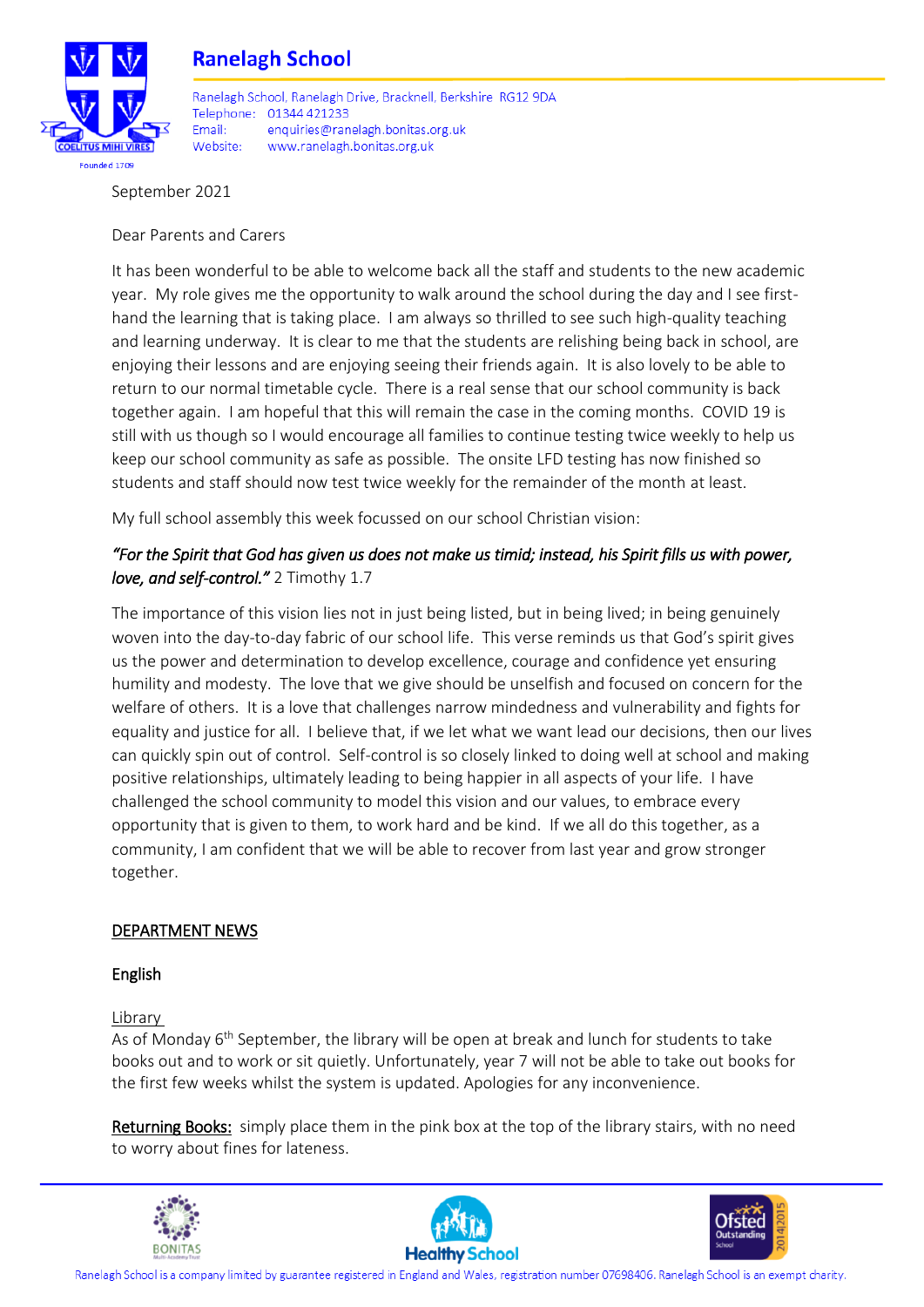Taking out books: students are now welcome to browse the shelves as long as they sanitise their hands first. However, they can still look online at the selection available and email Miss L Oblein a request if they wish to do so, either using the school email or a message in Microsoft Teams Chat.

## What to do:

## Go to: [https://readingcloud.net](https://readingcloud.net/)

Then, where it says 'login' type 'Ranelagh' where it says 'school' (under username and password)make sure you click on the correct option i.e. not 'primary'.

## Then click 'OK' You DO NOT NEED A USERNAME OR PASSWORD in order to view the books available at Ranelagh.

If you're on the correct page it will say *'Ranelagh School'* at the top.



## Food & Nutrition

We are very excited to welcome you back or meet you for the first time and have an exciting year ahead. Along the way you will gain lots of practical skills and become experts in nutrition, as well as learning how to work as an effective team member and professional food taster.



## Housekeeping message

Please ensure that you do the following.

- Purchase an apron, you must bring this clean to each food lesson, even if you are not scheduled for a practical as we will be doing food tasting and trailing.
- Bring your own container or oven proof dish as advised each lesson, this must be named and the correct size for the product you will make.
- Check Teams daily for any communication or notices.
- Copy your practical slot into your diary so that you can prepare for your practical lessons in good time and avoid any 11pm trips to Tesco.
- Recipes will be on Teams but also discussed in lesson and a letter sent home.
- Pre-prepare ingredients as much as possible at home, such as measuring ingredients and putting into portioned amounts the day before the lesson.
- Place any high-risk food into the fridges and all other ingredients on the lesson shelf, please do not put carrier bags in the fridges and label everything.

This will enable us to maximise the lesson time, it is quick and fast paced so make it as easy as possible for yourself.

We welcome our new teacher Miss Bartley who is joining Mrs Harrison, Mrs Blythe and Mrs Chopra as part of the fabulous Food and Nutrition department.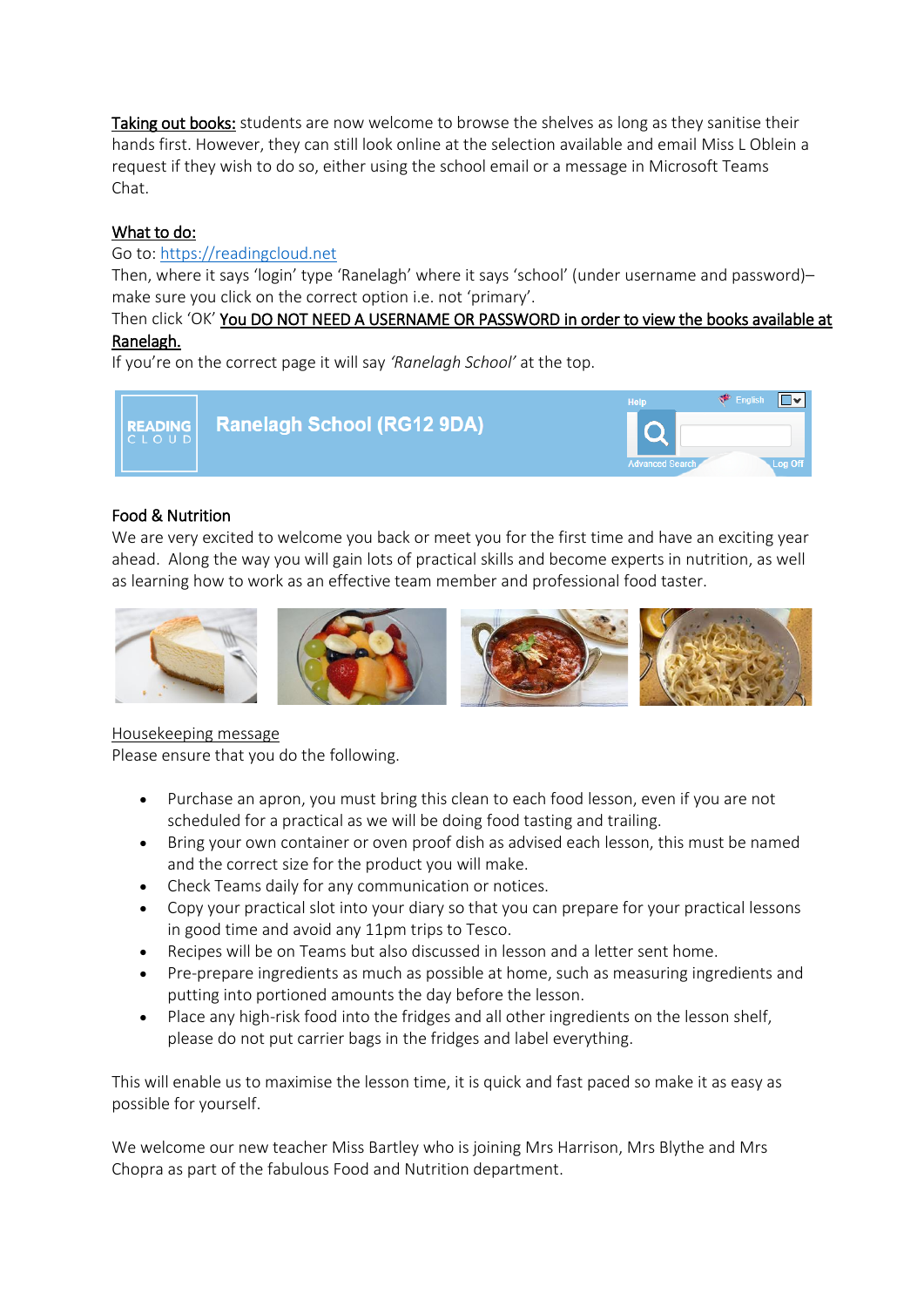#### SIXTH FORM

Students in years 12 and 13 are expected to register on site at 8.45am each day and study in school in the mornings. They may sign out to study off-site in the afternoons for independent study if they have no timetabled lessons. General RE and PE are compulsory aspects of the timetable.

From September the peer mentoring scheme will be kickstarted by the sixth formers as a way of older students passing on knowledge and guidance to younger members of the school. This will be for students in years 7, 8 and 9 whether they choose for it to be over email or through getting in direct contact with their head of year or form tutors.

We hope this will be useful for the years that have not had a school year pre-coronavirus, so the older members of the school can shed some light on what will be a new experience for them. Peer mentors will be able to give relatable advice drawn from our experience at Ranelagh over the years. Students can get in touch with the peer mentors for school, friendship or life advice in general by using the following email: [mentors@ranelagh.bonitas.org.uk](mailto:mentors@ranelagh.bonitas.org.uk)

Students may find the peer mentoring scheme helpful as it is by the students, for the students. We understand some may find going to a member of staff daunting, so this mentoring scheme offers another way of receiving guidance.

We hope to get in touch with some of you in September!

#### CLUBS AND AFTER SCHOOL ACTIVITIES

This term we have an extensive range of enrichment activities on offer. Please encourage your child to participate in this important aspect of school life.

#### A detailed list of clubs and activities for this term is now published on our website

<https://www.ranelagh.bracknell-forest.sch.uk/school-information/clubs-and-activities/>

#### ROUTINE INFORMATION

For those new to the school, the following information will be helpful. However, we ask that all parents take a few minutes to remind themselves and their children, of information about uniform, parking etc.

The timings for the school day are as follows:

| Warning bell            |      | 8.45  |
|-------------------------|------|-------|
| Registration/Tutor time |      | 8.50  |
| Period 1                |      | 9.20  |
| Period 2                |      | 10.20 |
| <b>Break</b>            |      | 11.20 |
| Period 3                |      | 11.40 |
| Lunch                   |      | 12.40 |
| Period 4                |      | 1.35  |
| Period 5                |      | 2.35  |
| End of the school day   | 3.35 |       |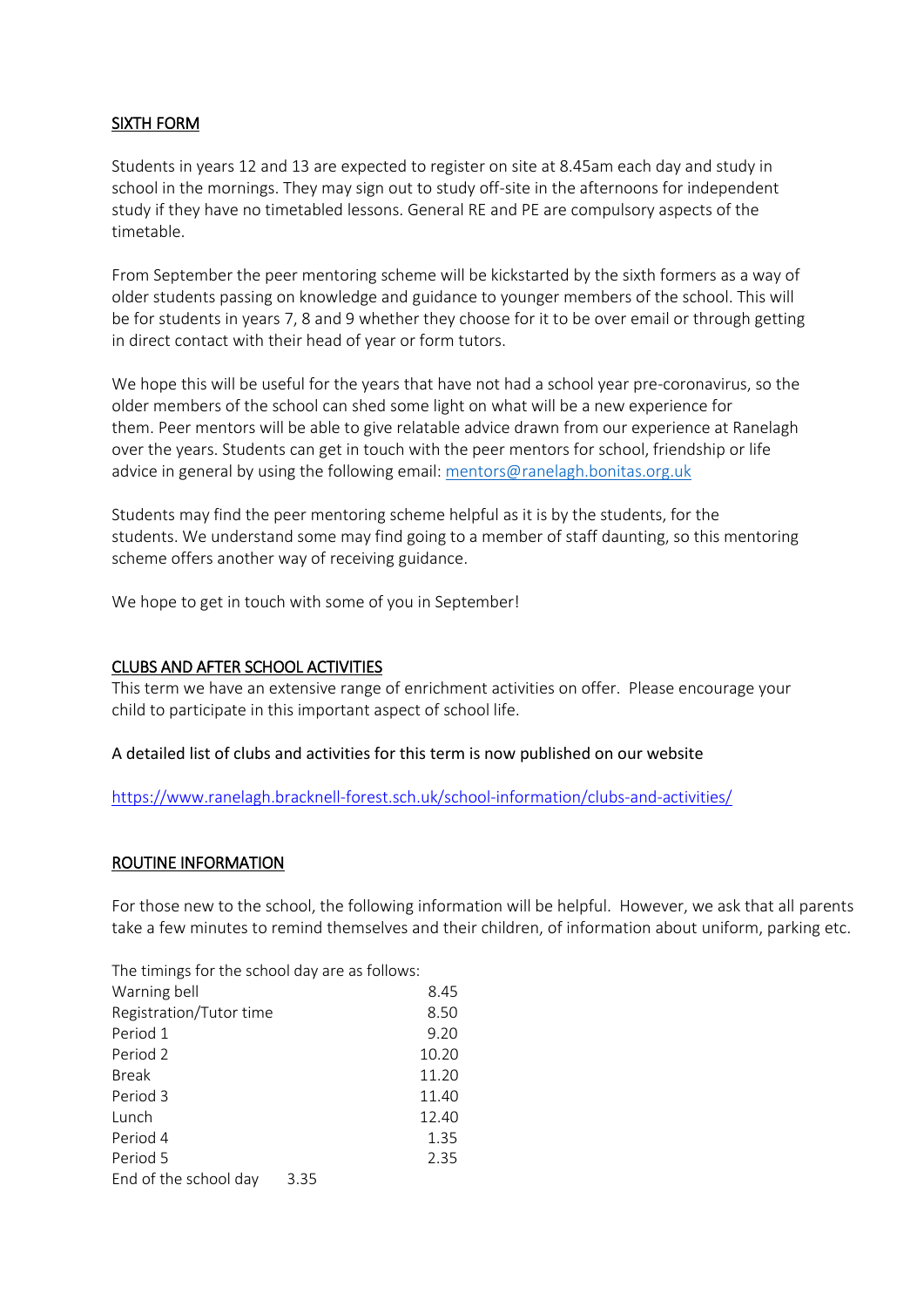#### General correspondence to parents

The majority of correspondence is emailed to parents. If you are new to the school please look out for emails from [ranelagh@scopay.com](mailto:ranelagh@scopay.com) and add this address to your contacts to avoid messages going into your "junk" email.

## Student equipment – 'Ready to Learn'

As part of our 'Ready to Learn' agenda we consider students having the correct basic equipment vital to making the most of each and every lesson. We therefore wish to take this opportunity to remind you that all students require the following basic equipment:

- Blue or black pen
- Pencil
- Pencil sharpener
- Rubber
- Compass
- Protractor
- Colourless ruler
- Glue stick

We would appreciate your support, periodically throughout the year, in helping students source, organise and *check for themselves* that they have the correct equipment.

We thank you in advance for your support with this.

#### School meals

Our caterers, Harrison's, are working within government guidelines on healthy eating. Snacks such as fresh and dried fruit are on sale at break. Cakes and biscuits must only be bought as part of a balanced meal. The cost of the school 'meal of the day' is £2.25.

We ask you to support us in our provision by encouraging your son/daughter to eat healthily. Please do not provide your children with fizzy drinks, crisps or chocolate bars as snacks as this will undermine the work we are doing in order to promote healthy eating. It would also be helpful if you could talk to your children about any food purchases that they may make on the way to school.

#### School uniform

We would be grateful if you would also support the school by checking the school uniform requirements.

Please remember:

- WINTER UNIFORM Monday 11 October
- Shirts/blouses to be tucked in
- No jewellery, except as stated on the website
- Long hair to be tied back off the face; no extreme hairstyles
- Black shoes not boots or trainers heels below 5cms for safety reasons
- Socks/tights as stated on the website
- All PE equipment/clothing must have a name label or initials

#### Mobile telephones

Mobile telephones are not allowed in school. In exceptional circumstances permission to bring a phone into school may be obtained from the Headteacher. In such cases the mobile phone must be handed in at the school office for safekeeping during the day.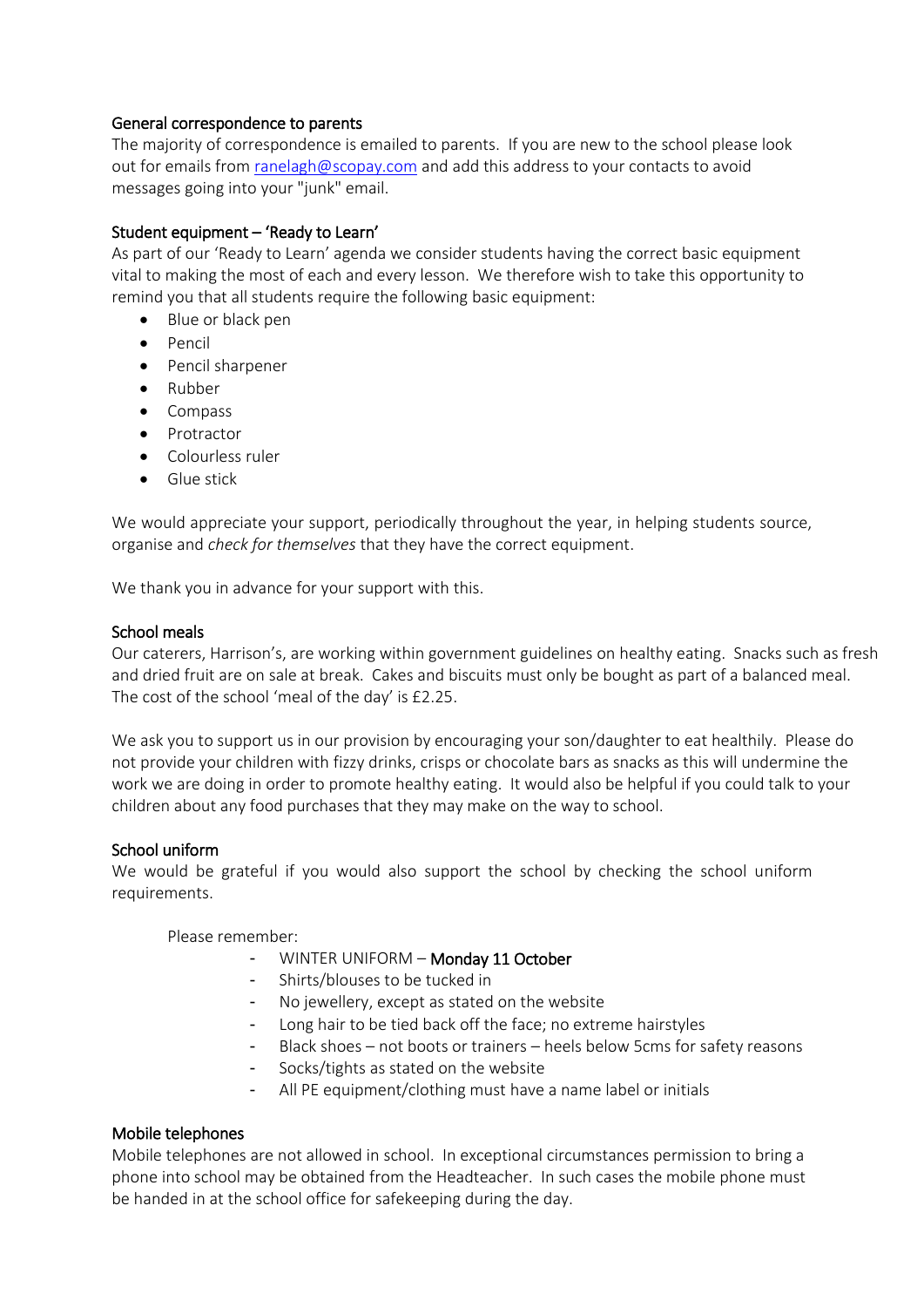#### Arrival in School

Students are welcome on the school site from 8.15am. For health and safety reasons, where an early arrival is unavoidable, a written request should be submitted.

## Absence

If your child is unwell and unable to attend school, please inform the school early on the first day of absence (by telephone before 9.00am) and on each subsequent day of absence. If we have not received a message the school will contact you. Whilst we encourage prompt arrival to school please also remind your child to sign in at reception if they miss registration.

## Parking

Parents are reminded that they are not permitted to drive onto the school site at the start and end of the school day. If there is an exceptional reason such as transporting a sick/injured child or a very large piece of equipment e.g. cello, a separate permit can be obtained from school reception. Those parents dropping off/collecting children at the rear or front entrance to the school are also reminded of the importance of not obstructing driveways or access points for residents and other road users and of not waiting in their car with the engine running. The school enjoys positive relationships with its neighbours, and it is important to preserve these.

The safety of all pedestrians must be our priority.

We have received a very gracious letter from the Kerith Community Church, on Church Road. Please refrain from parking and waiting to collect your child in the church car park. The staff and visitors are now returning to the buildings since Covid guidelines have been updated and unfortunately the church does not have the parking capacity to support parents dropping/picking up their children.

May I also remind parents to be mindful and considerate of the residents and pedestrians of the Parks Estate when dropping off and collecting their children.

Thank you for your cooperation.

#### Contact details

In order to help us to accurately maintain our records, please ensure the school is informed immediately of any change of address, telephone number or email address.

## SUPPORT FOR THE SCHOOL

#### PTA

The PTA (Parent Teacher Association) will keep you informed of their activities and meetings over the course of the year.

#### Friends of Ranelagh

The Friends of Ranelagh (FOR) will keep you informed of their activities over the course of the year through their excellent newsletters.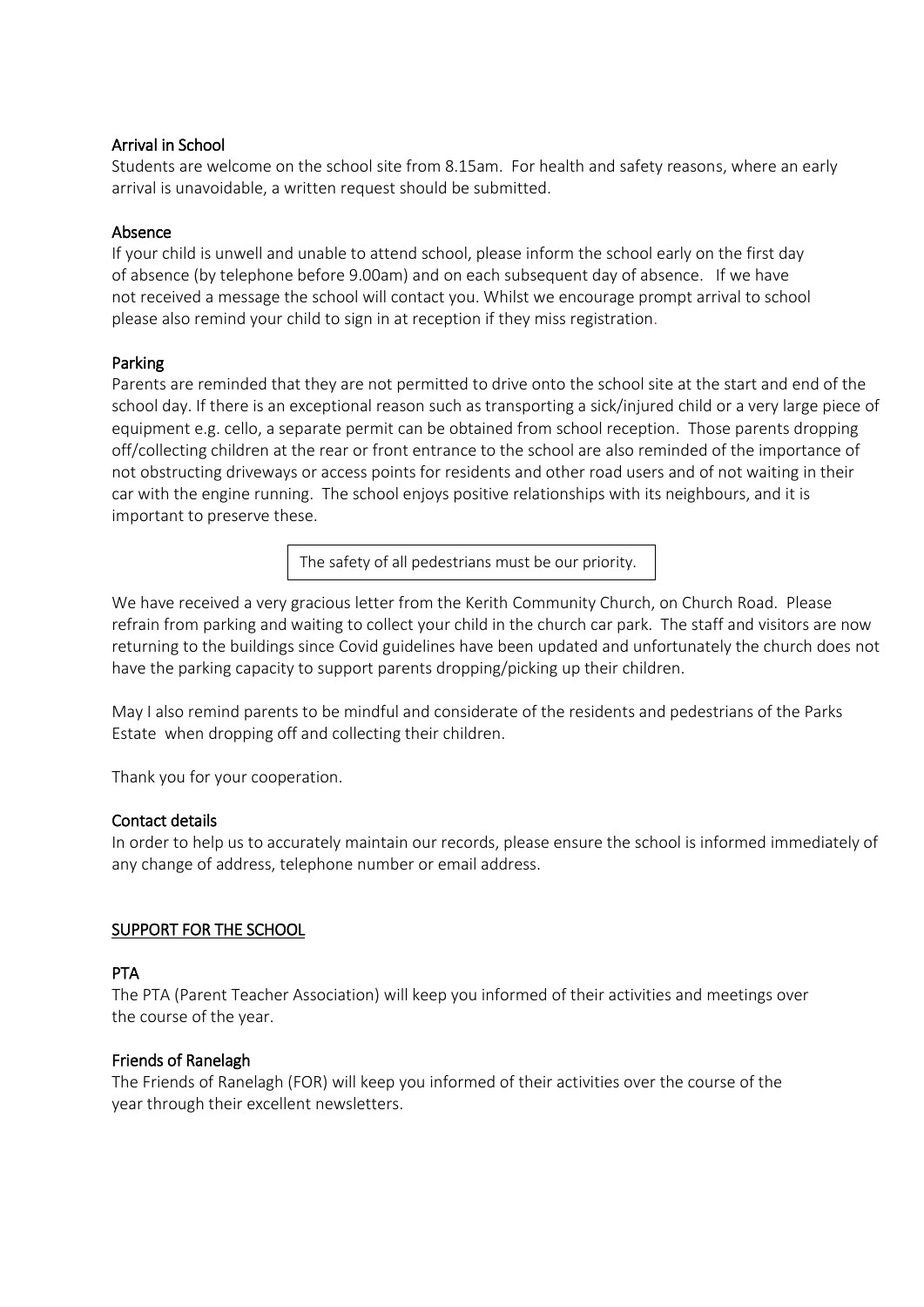## FORTHCOMING EVENTS

#### Open Days

Our Open Days for prospective Year 7 students and parents or carers are on Thursday 16th September and Monday 20th September 2021.

Year 6 students are invited to visit the school with their parents or carers during one of the morning or afternoon sessions. Please follow this link to book your tickets:

<https://www.eventbrite.co.uk/e/ranelagh-school-open-day-tours-tickets-170266462573>

A further presentation about the school from the Headteacher and Senior Leadership Team will be available from 6:30pm on Thursday 16th September. It will include details about our admissions policies and procedures which are distinct from other schools in the area.

#### Diary Dates – Autumn Term

| Tuesday 14 Sept                 | Year 11 Geography fieldwork - Dinton Pastures       |
|---------------------------------|-----------------------------------------------------|
|                                 | Year 11 Parents' Information Evening - 6.30pm       |
| Wednesday 15 Sept               | Year 11 Geography fieldwork - Dinton Pastures       |
| Thursday 16 Sept                | <b>OPEN DAY</b>                                     |
| Monday 20 Sept                  | <b>OPEN DAY</b>                                     |
| Tuesday 21 Sept                 | Year 10 Parent's Information Evening - 6.30pm       |
| Saturday 25 & Sunday 26<br>Sept | Year 11 Bronze DofE qualifying expedition to Henley |
| Wednesday 29 Sept               | Year 12 Parents' Information Evening 6.30pm         |
| Friday 1 Oct                    | Year 13 Concert at the Royal Festival Hall          |
| Monday 4 Oct                    | Year 7 Oakwood visits this week                     |
| Wednesday 6 Oct                 | Year 11 Parent-Carer Consultation Evening (on-line) |
| Friday 8 Oct                    | Year 7 Holy Communion                               |
| Monday 11 Oct                   | Winter Uniform                                      |
| Tuesday 19 Oct                  | Year 7 Meeting the tutor evening 6.30pm             |
| Wednesday 20 Oct                | Autumn Chamber concert 7.00pm (TBC)                 |
| Friday 22 Oct                   | Professional Training Day                           |
| Monday 25 - Friday 29<br>Oct    | <b>Half Term</b>                                    |
| Tuesday 2 Nov                   | Year 11 Computer Science visit to Bletchley Park    |
| Thursday 4 Nov                  | Prizegiving 7.30pm (TBC)                            |
| Tuesday 9 Nov                   | Year 12 Open Evening                                |